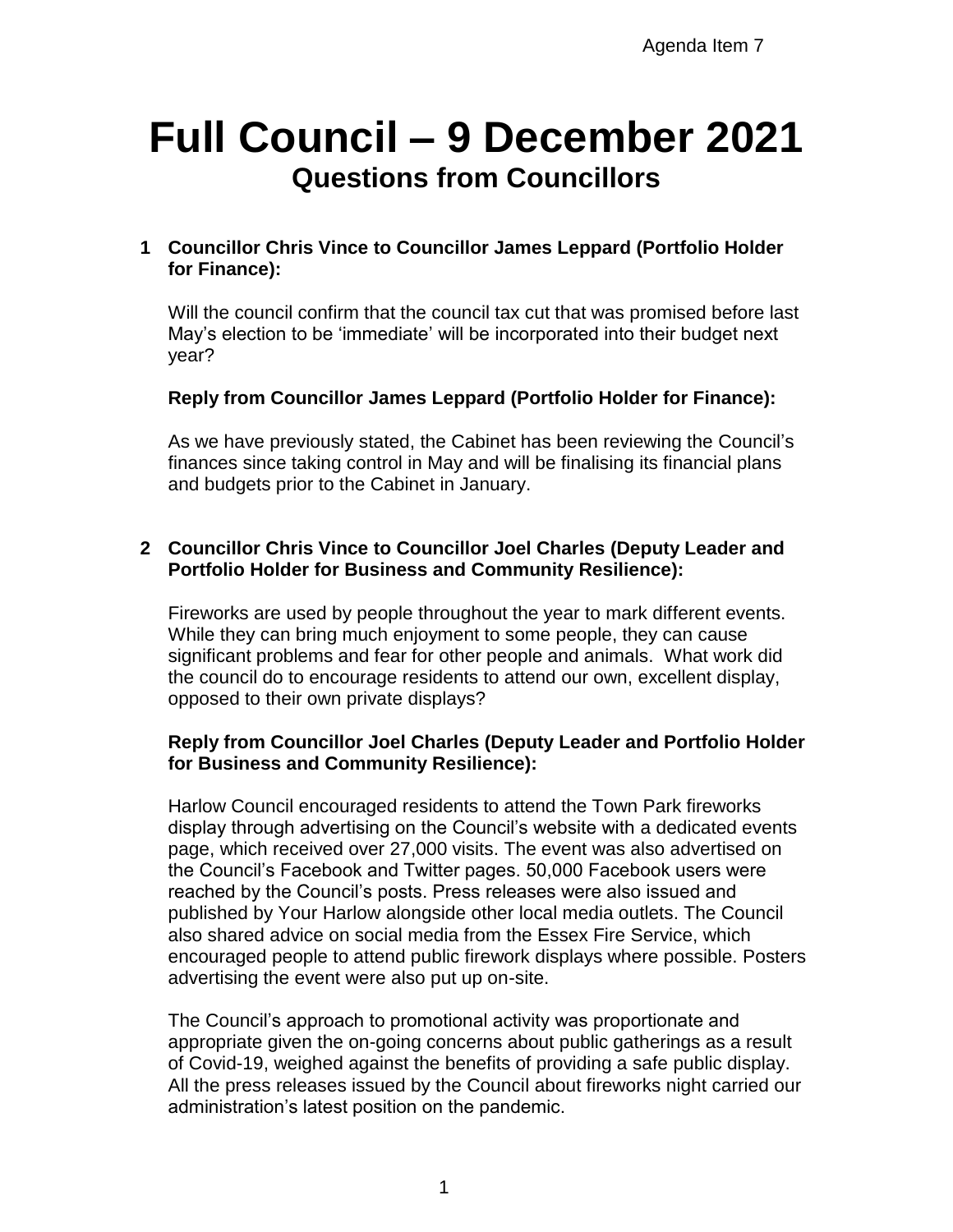In the lead up to fireworks night, an officer-led working group plans for and assesses risk factors when organising the event logistics and also considers the best approach for managing the flow of people attending. Animal welfare is an important area of focus too, particularly because Pets' Corner is in close proximity to the fireworks display. Work is always undertaken to mitigate the impact on the animals housed at Pets' Corner on the night. The outcome of the work undertaken by the Council was one of the best attended fireworks displays in recent years with an estimated crowd of over 20,000 people.

#### **3 Councillor John Steer to Councillor Dan Swords (Portfolio Holder for Regeneration):**

What steps are being taken to regenerate the town centre?

#### **Reply from Councillor Dan Swords (Portfolio Holder for Regeneration):**

The administration is working around the clock to plan and deliver the rebuilding of the town centre. The new Corporate Strategy upon which we will vote tonight made very clear that regeneration is our number one corporate priority.

That means not just talking about regeneration and designing pretty images of plans, but finally getting on to deliver the regeneration that our town centre needs.

We have already passed a key milestone in the name of the town centre masterplan planning framework, which is the first planning framework the Council has ever put in place for the town centre. That document begins to tackle the historic land ownership issues in the town centre and for the first time arms our planning colleagues with the material considerations they need to take back control of our town centre. I cannot understate the importance of that document which is the first in the history of the Council.

To that end, a series of announcements will be made in due course setting out how we will deliver that regeneration.

Our ambition knows no bounds, but that ambition will not just be a pipedream as has been the case in the past, it will be realised.

Harlow town centre will be thriving as one of the best places in the country to enjoy high-end retail, leisure, hospitality, arts and culture including a nighttime economy and an excellent quality of environment and public realm with people travelling to the town centre from other areas in the region to enjoy its offerings.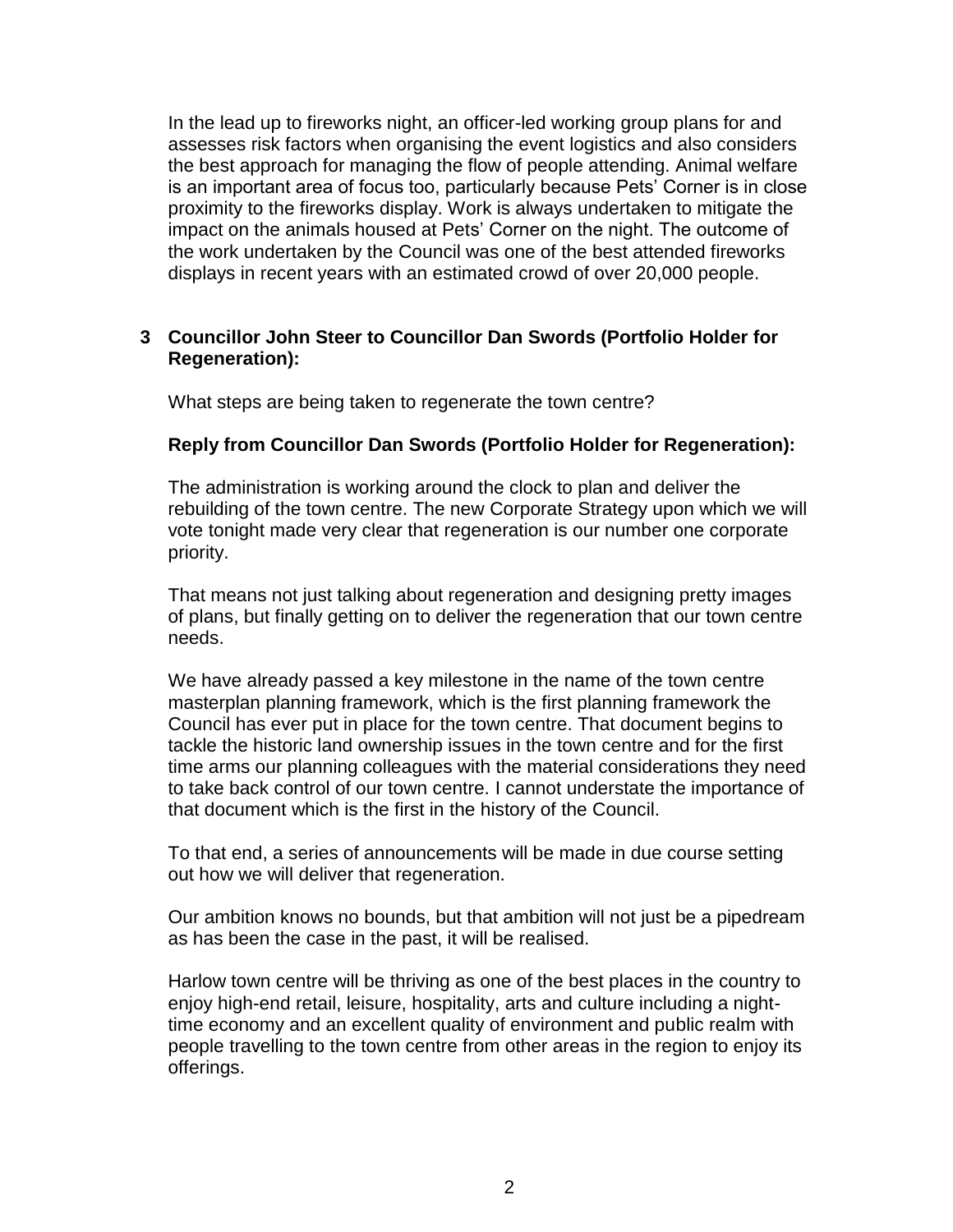#### **4 Councillor Gareth Williams to Councillor Dan Swords (Portfolio Holder for Regeneration):**

What plans does the administration have to build new council homes?

# **Reply from Councillor Dan Swords (Portfolio Holder for Regeneration):**

We are going to build hundreds of new high-quality Harlow Council homes for Harlow families. In order to do that, a new ambitious Council house building pipeline will be unveiled early next year.

Our commitment to building new Council homes for social rent was displayed with the recent announcement that we have secured £640,000 from Homes England to ensure that the new homes being built at Bushey Croft will be let at the lowest possible social rent levels for Harlow families – as opposed to the previously so-called affordable rent levels that the Labour party had proposed for the site.

It begs the question as to why they never used the £640,000 to do the same thing for which they were eligible. Only one conclusion can be drawn from that question: that the Conservatives are the party of social housing.

# **5 Councillor Matthew Saggers to Councillor Nicky Purse (Portfolio Holder for Environment):**

First may I welcome you to you to your new post and I would like to ask you if you can tell me what your plan is to do with regards the bushes and overgrowth in many of the estates as it is a thorn in the side of most residents in Harlow, but up to now we have been told it was due to Covid-19 and staffing and then it was the wrong season to cut them due to wildlife they cannot be trimmed?

Now we are in the winter wonderland do we now have a plan that the last administration did not as this time of year to look after the green areas and return them to a manageable level I hope you can bring some festive joy to those in Harlow and not turn it into the winter of discontent and you are not another scrooge.

# **Reply from Councillor Nicky Purse (Portfolio Holder for Environment):**

Rather than scrooge, I would like to think of myself more as the ghost of Christmas future. We are working around the clock to restore pride in our estates, including by:

Reviewing the service level agreement between HTS and the Council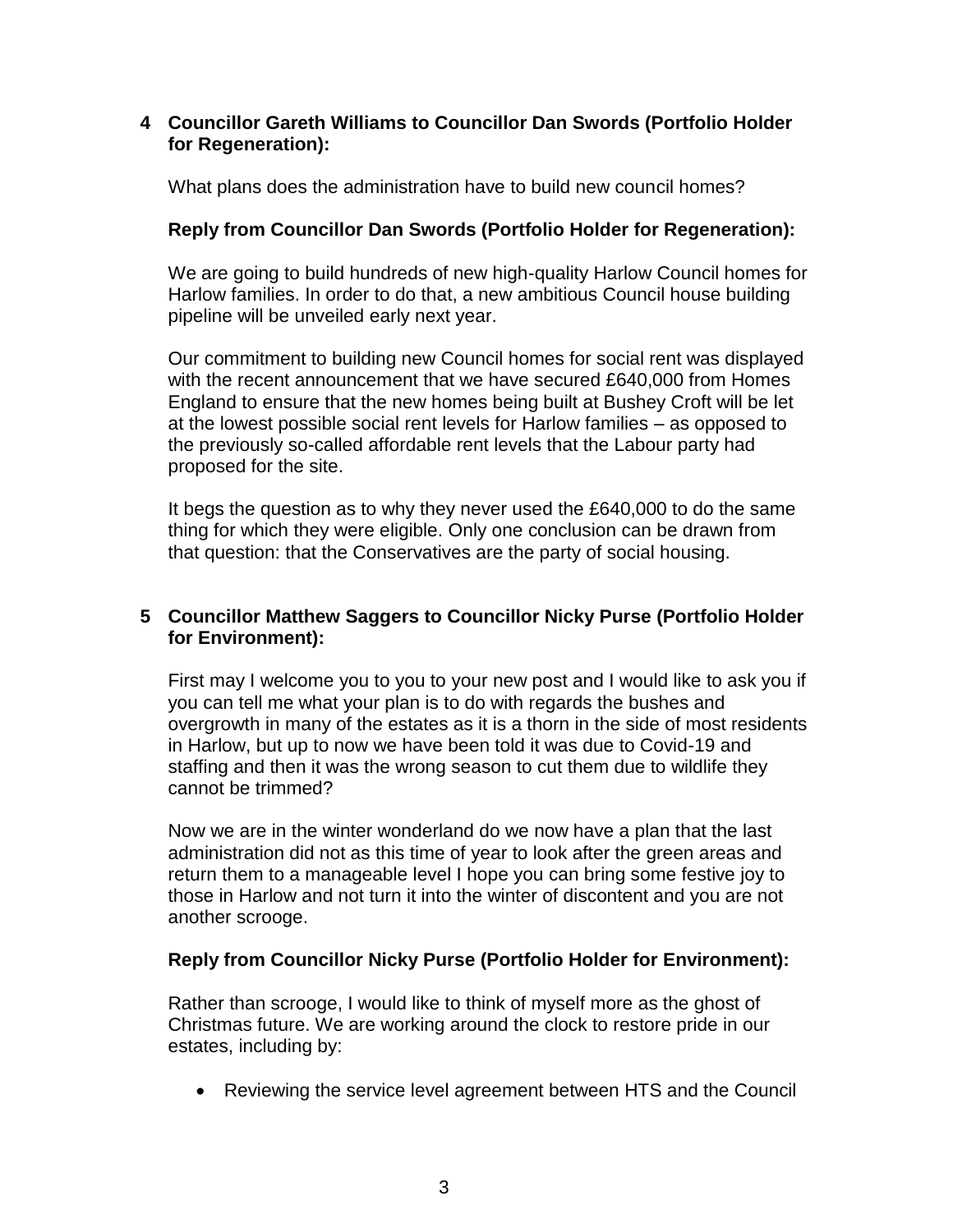- Walking ward-by-ward with HTS and Officers to carry full environmental and street scene audits
- Speeding up the planned roll out of the winter programme works through the delivery of a new Task Force
- Visiting each area after the winter programme work has been carried out to see if the work meets the expectations of residents and the administration
- Beginning work on a new tree maintenance policy

There is much more work going on but we will do whatever it takes to fully restore pride in our wonderful estates as the people of Harlow elected us to do.

As with the winter of discontent caused by the Labour party in 1978, it is the Conservatives that have to clean it up and we will.

## **6 Councillor Tony Durcan to Councillor Russell Perrin (Leader of the Council):**

Would you agree with me that it's important that all councillors of the planning committee are independent in regards to any decision they make as a collective committee.

Whilst not making any reference to the actual planning appeal would you please reassure all councillors that as stated in the CRC Church's open letter that you oppose her derogatory comments that the committee were "so openly discriminating against a Christian church "and that the councillors on this committee "so easily swayed by what we see as irrefutable discrimination against our organisation and church".

In light of the Church's statement can you question why officers have accepted such an appeal in such an unfair and unbalanced application in this type of format?

# **Reply from Councillor Russell Perrin (Leader of the Council):**

The letter referred to in the question relates to an appeal statement issued by the CRC church in relation to their planning application for part of the Leisurezone site. This is an appeal made to the independent Planning Inspectorate, not to Harlow Council. It is the Planning Inspectorate that has accepted the appeal, not Harlow Council officers. Any appellant is entitled to make their own statement to the Inspectorate and as this is now part of a